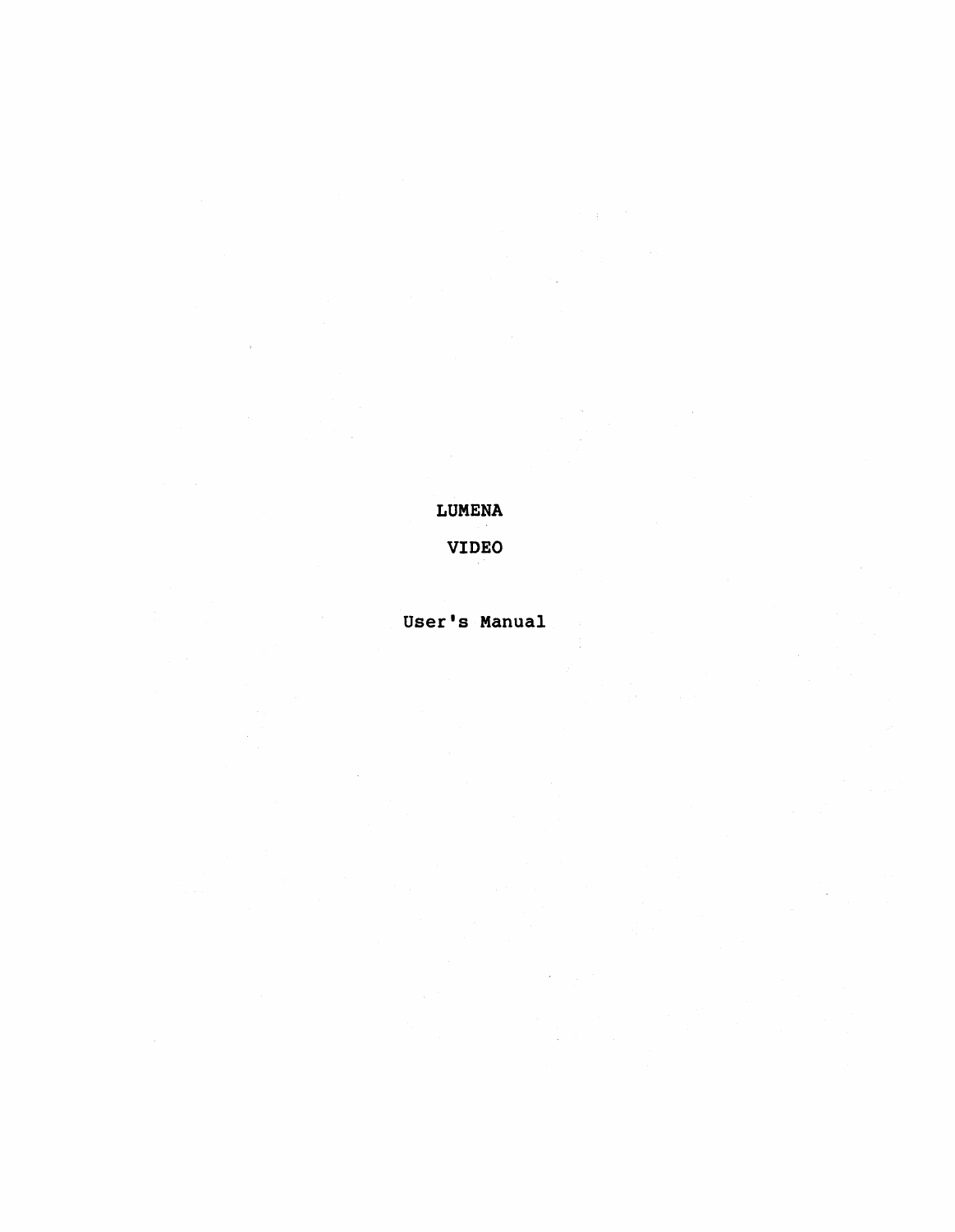Lumena by John Dunn

Lumena Video by Roger Corman

Documentation by Barbara Mackowiak

Information in this document is subject to change without notice and does not represent a commitment on the part of Mindset Corporation.

MINDSET is a registered trademark of Mindset Corporation. Lumena is a trademark of Time Arts Inc. MS-DOS is a trademark of Microsoft Corporation.

Copyright @ 1984, Time Arts Inc. Copyright  $\bigcirc$  1984, Mindset Corporation<br>All rights reserved. 100645-001 Printed in U.S.A.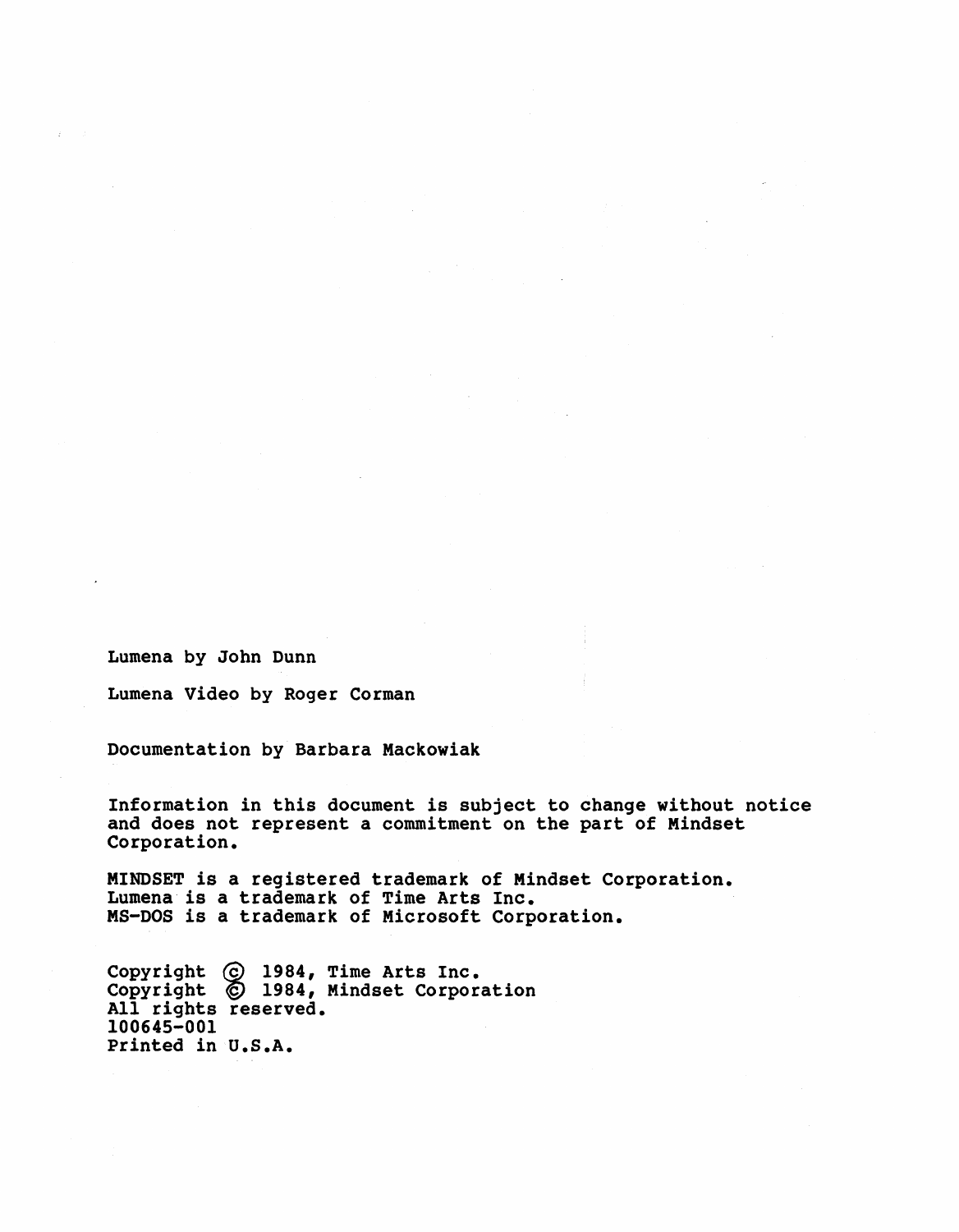**CONTENTS** 

Section 1 Introduction

General Information

Installing the Video Package

Section 2 Video Menu

> GENLOCK SETCOL" **CYCLE** BLINDS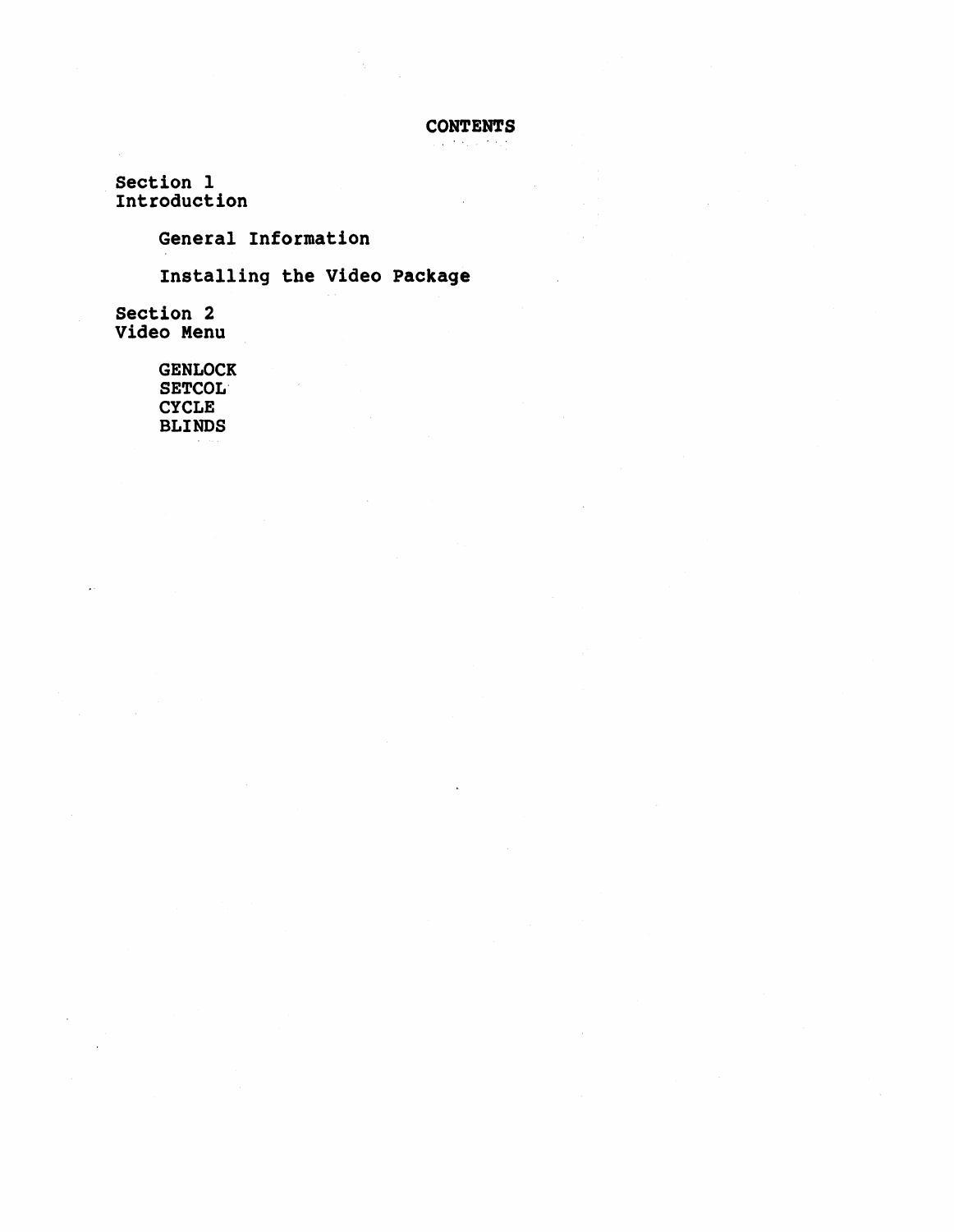Section 1

Introduction

Lumena Video enables you to combine graphics and text images produced with Lumena and Lumena Fonts & Layout and animation sequences produced with Lumena Animation with a live, broadcast, or taped external source video image. All Lumena commands, including those in Fonts & Layout and Animation, function as usual with the Video program and can be used in conjunction with video imaging.

To use the Video menu, you must have a television or a composite monitor set to the TV display mode. You must also have a Mindset Video Production System, including the Video Production Module and all required cables and connectors.

If your external source video image is black and white rather than color, the Lumena palette will also be black and white while you're using Lumena Video.

NOTE: If you have version 1.06 or an earlier version of Lumena, a composite display may roll vertically when you exit Lumena after enabling genlocking through the Video Menu. To stop the rolling, you may either reset your system (by pressing ALT-RESET) or use the following MS-DOS command:

MODE 80,CO,CH,EM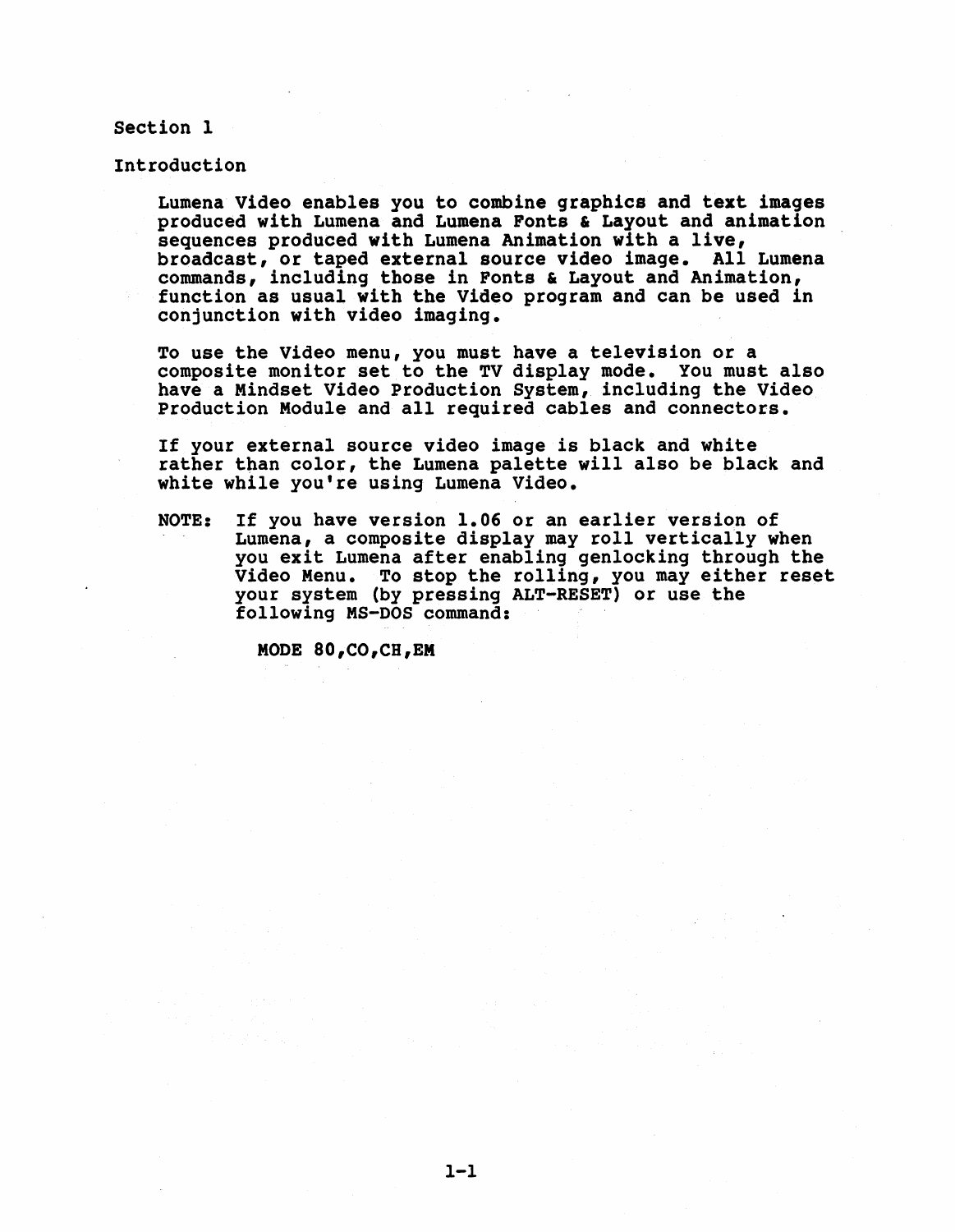Installing Lumena Video on Your Lumena System Disk or Hard bhbcenbeng mumine tract in four mumine system b<br>Disk

Before you can use it with Lumena, you must install your<br>Video program on your working copy of Lumena, either on diskette or on a hard disk. The Video 'Installation Disk contains an easy-to-use utility that prompts you through the steps required to install the program.

The Installation Disk allows you to install Video only twice, so be sure to read through the instructions that follow and have all required materials ready before beginning.

Installing Lumena Video on a Lumena Diskette

If you have version 1.06 or an earlier version of Lumena and<br>do not have a hard disk, be sure to install Video on your original Lumena System Disk, which must be in drive A of your screen when you load Lumena.

To install Video on a Lumena diskette (your Lumena System Disk if you have version 1.06 or an earlier version), you'll need:

Your Lumena System Disk or working diskette copy of Lumena,

Video Installation Disk,

MS-DOS System Disk,

a blank, formatted diskette.

If you've stored any files on your Lumena diskette, you must remove all of them, particularly .PIX (picture) files, from the diskette before installing Video. Use the MS-DOS COPY command to copy any such files that you want to preserve onto a formatted data diskette; then use the DEL command to delete them from your Lumena diskette.

To install Video:

1. Load MS-DOS from diskette drive A. Set the date and time, if necessary, or simply press RETURN twice. (If necessary, use MS-DOS to format a blank diskette at this time.) Remove the MS-DOS system disk from drive A.

2. Remove the write-protect tab from the Video Installation Disk and place the disk in drive A. Remove the write-protect tab from your Lumena diskette and place the diskette in drive B.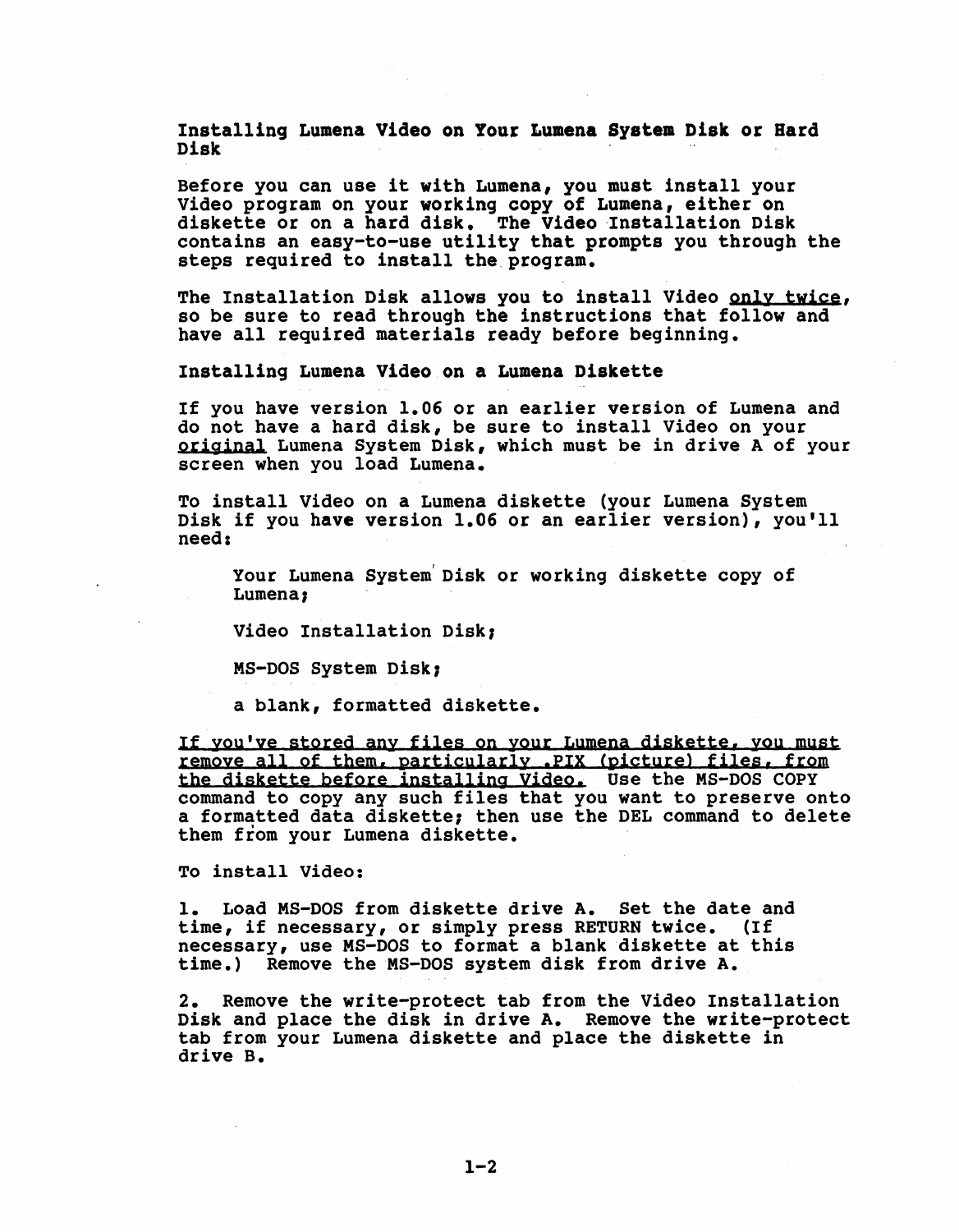# 3. With the A> prompt on your screen, type:

# INSTALL B

and press RETURN. (If you type the command incorrectly, an error message will result, and you can enter the command again.) The installation utility prompts you to check that you have the correct diskettes in drives A and B and to STRIKE ANY KEY WHEN READY. . . .

4. Press any key. The utility copies Video onto your Lumena diskette. When the process is complete, this message appears:

New LUMENA disk with VIDEO menu is installed.

Installation complete.

Remove the Video Installation Disk from drive A and store it in a safe place. Remove your Lumena diskette from drive B and <u>put a write-protect tab on it</u>. This is your working copy of Lumena, which now includes the Video menu and commands.

Remember that with version 1.06 and earlier versions of Lumena, you must place your original Lumena System Disk in drive A when loading Lumena.

Installing Lumena Video on a Hard Disk

To install video on a working copy of Lumena on a hard disk, you need only your Video Installation Disk and MS-DOS.

To install the program:

1. Boot MS-DOS. If necessary, use the MS-DOS CHDIR (CD) command to change to the working Lumena directory. Remove the write-protect tab from your Video Installation Disk and place the disk in drive A.

2. Type:

A:INSTALL C

and press RETURN. (If you type the command incorrectly, an error message will result, and you can enter the command again.) The installation utility prompts you to check that you have the correct diskette in drive A and to STRIKE ANY<br>KEY WHEN READY. . . .

3. Press any key. The utility copies Video onto your working Lumena directory. When the process is complete, this message appears: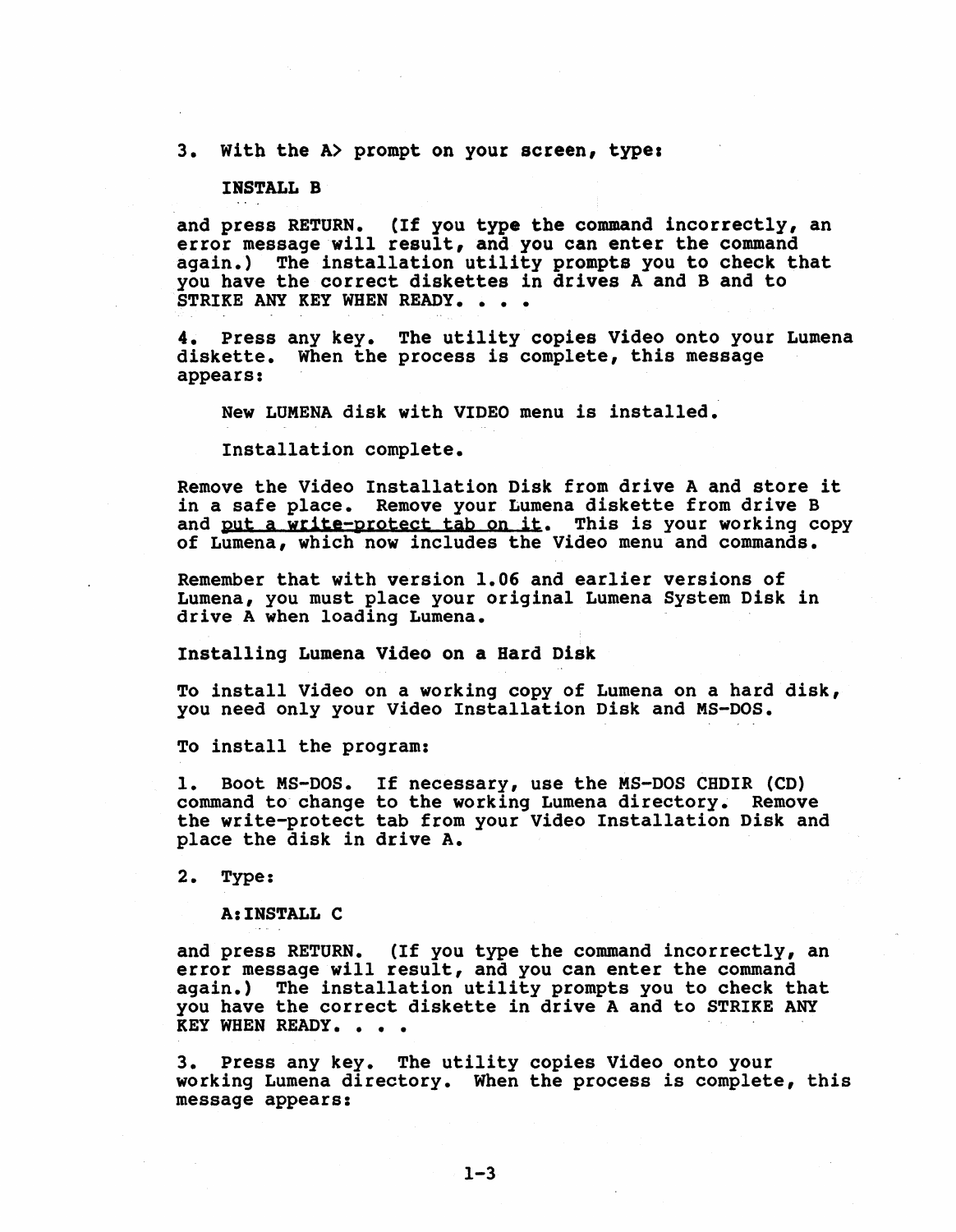New LUMENA disk with VIDEO menu is installed.

Installation complete.

Remove the Video Installation Disk from drive A and store it in a safe place.

Your working copy of Lumena on the hard disk now includes the Video menu and commands. Remember, however, that with version 1.06 and earlier versions of Lumena, you must place your original Lumena System Disk in drive A when loading<br>Lumena.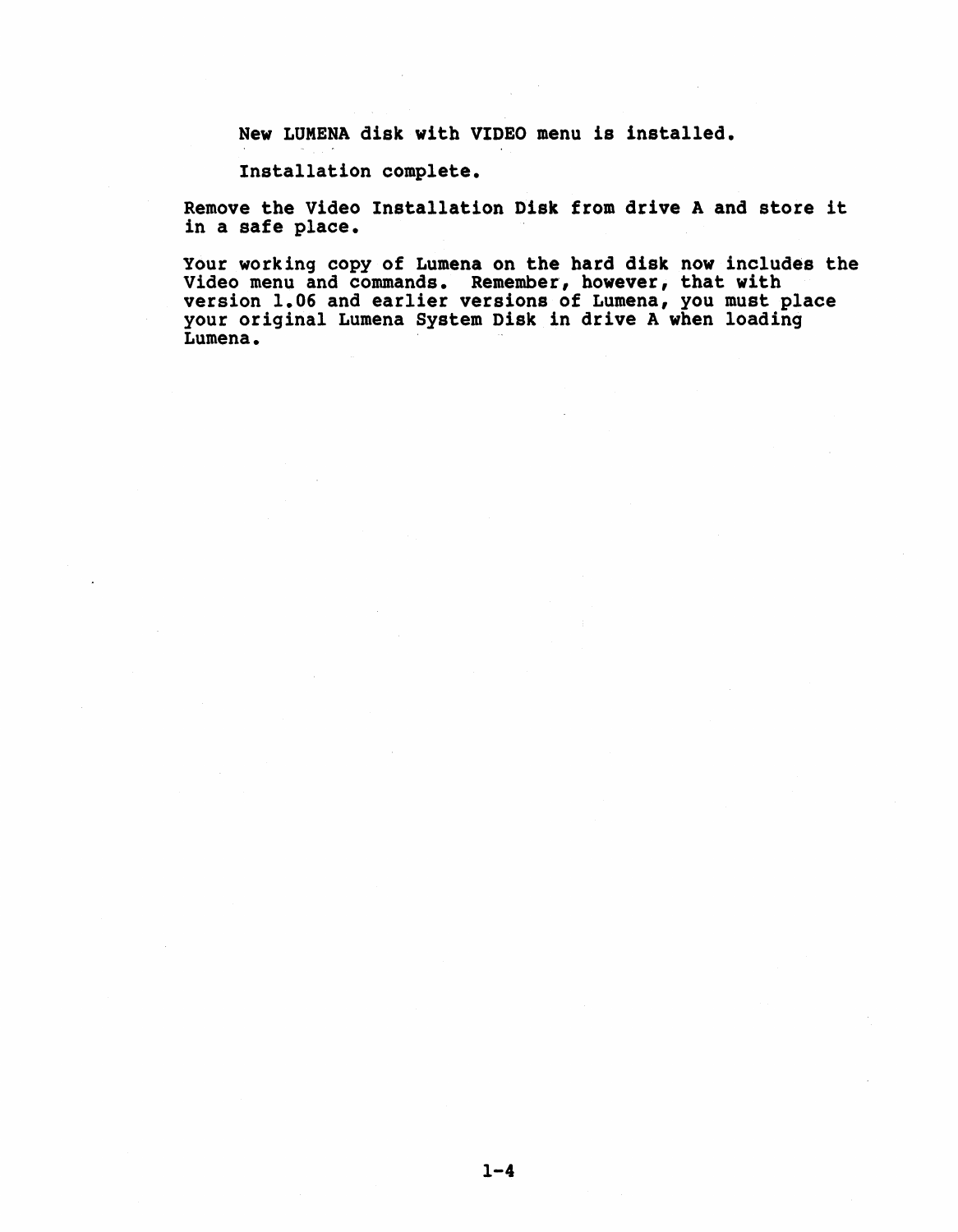section 2

Video Menu

| > VIDEO <  GENLOK   SETCOL   CYCLE   BLINDS                        |                                                                                                               |  |
|--------------------------------------------------------------------|---------------------------------------------------------------------------------------------------------------|--|
| mnosinoso   súnčarojno   postarojno   mnosino   mnosino   suricija |                                                                                                               |  |
|                                                                    |                                                                                                               |  |
|                                                                    | ة الليك جنبت منها جلبت محلة منها محدة النباة في الليك محدة لقلب منها لقلب منها الليك محد محدة منها فلعة ملينة |  |

The VIDEO MENU enables you to combine a video image with graphics created with Lumena. While a live, broadcast, or taped source video image is onscreen, all Lumena drawing and editing commands remain active. Any palette colors can be selected for transparency, so the video image can appear in any shape. Once Video has been installed on your Lumena diskette or your hard disk, you can select the VIDEO MENU from the Lumena ANIM MENU. To return to the Lumena MAIN' MENU, press VIDEO.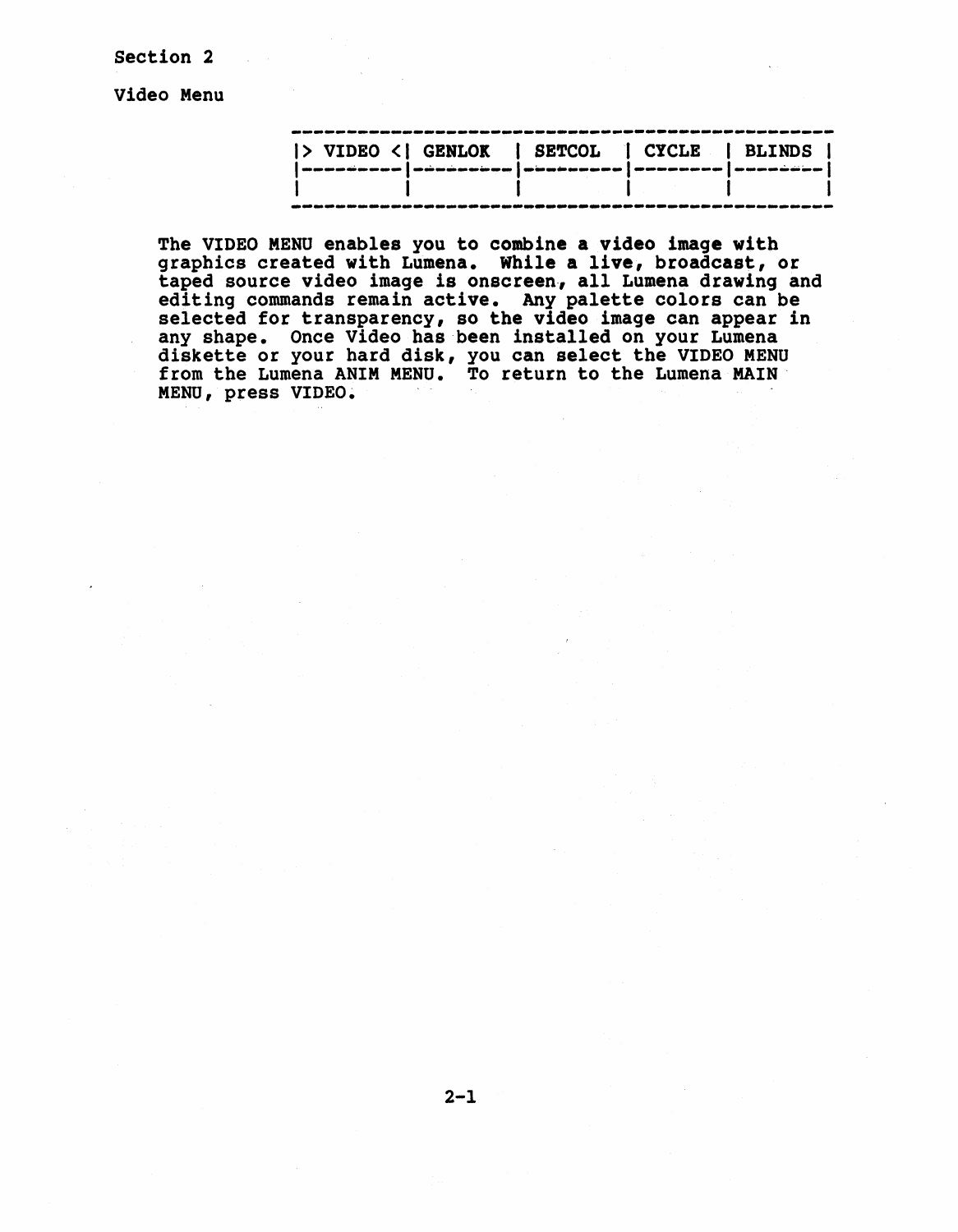| <b>COMMAND:</b> | <b>GENLOK</b>                |  |
|-----------------|------------------------------|--|
| <b>PURPOSE:</b> | Toggle genlocking on or off. |  |
| <b>PROMPTS:</b> | OK?                          |  |
| EXIT:           | Press GENLOK again.          |  |

PROCEDURE I

1. Press GENLOK.

2. Press OK? in the Prompt Box.

EFFECTS:

Genlocking is turned alternately on or off at each press. A message at the top of the screen idicates whether genlocking is on or off.

When genlockkng is off, Lumena and external source video images mix but are not clearly defined.

When genlocking is turned on, the background (color 0, the lower left color block in the palette) is transparent, allowing the external source video image to show through. Even if the image area is filled with other colors, you'll be able to see the video image through color 0 in the menu. (You can alter the transparency of any color by using the SETCOL command.)

NOTES: If the display is not in TV mode or if your Video Production System is not fully operational, a distorted image will fill the screen when you press GENLOK. To return to the normal Lumena screen, press the pen anywhere on the tablet. When you turn on genlocking, you may have difficulty seeing the Lumena graphics cursor. Press the X key on your keyboard to "brighten" the cursor. Press X again to return the cursor to its normal brightness.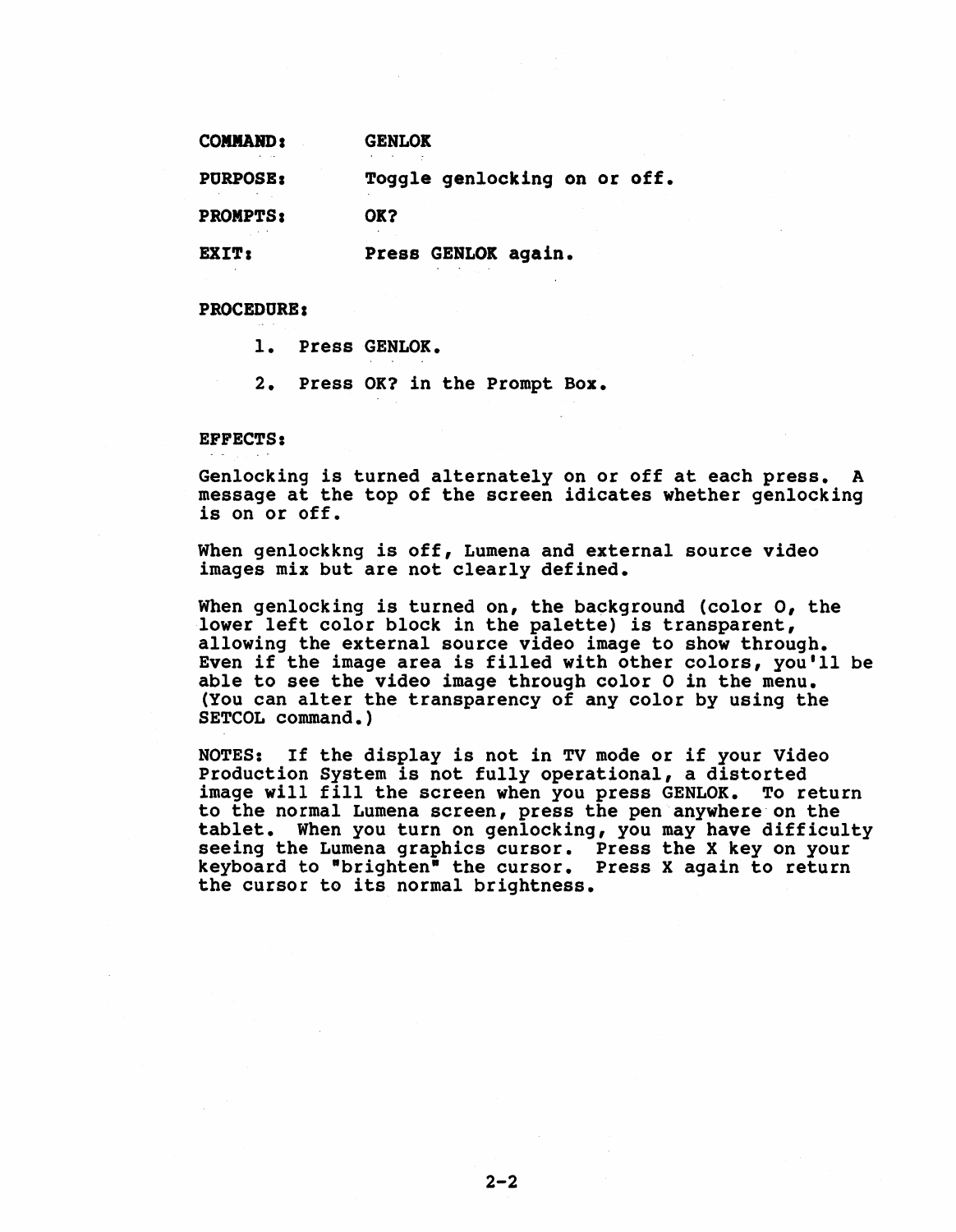COMMAND I SETCOL (set color)

PURPOSE I set a color to be transparent, allowing the video image to show through, or make a transparent color opaque.

PROMPTS. lC (1 color)

EXIT: Press SETCOL and press the selected color again.'

# PROCEDURE:

1. Press SETCOL.

2. Press the color to be changed.

# EFFECTS:

If the color is opaque, SETCOL makes it transparent, if it is transparent, SETCOL makes it opaque. Any number of colors can be transparent at once.

SETCOL affects the palette position of selected colors. So, though you may change the positions of colors through the PALET MENU, the positions made transparent through SETCOL will remain transparent. To make them opaque, use SETCOL again.

Drawing with a transparent color reveals the video image as you draw.

The fade-control lever on the Video Production Module lets<br>you manually fade in the external source video image through colors that are set as opaque by this command,. Colors set as transparent by this command will remain transparent, regardless of the position of the fade control lever on the Video Production Module.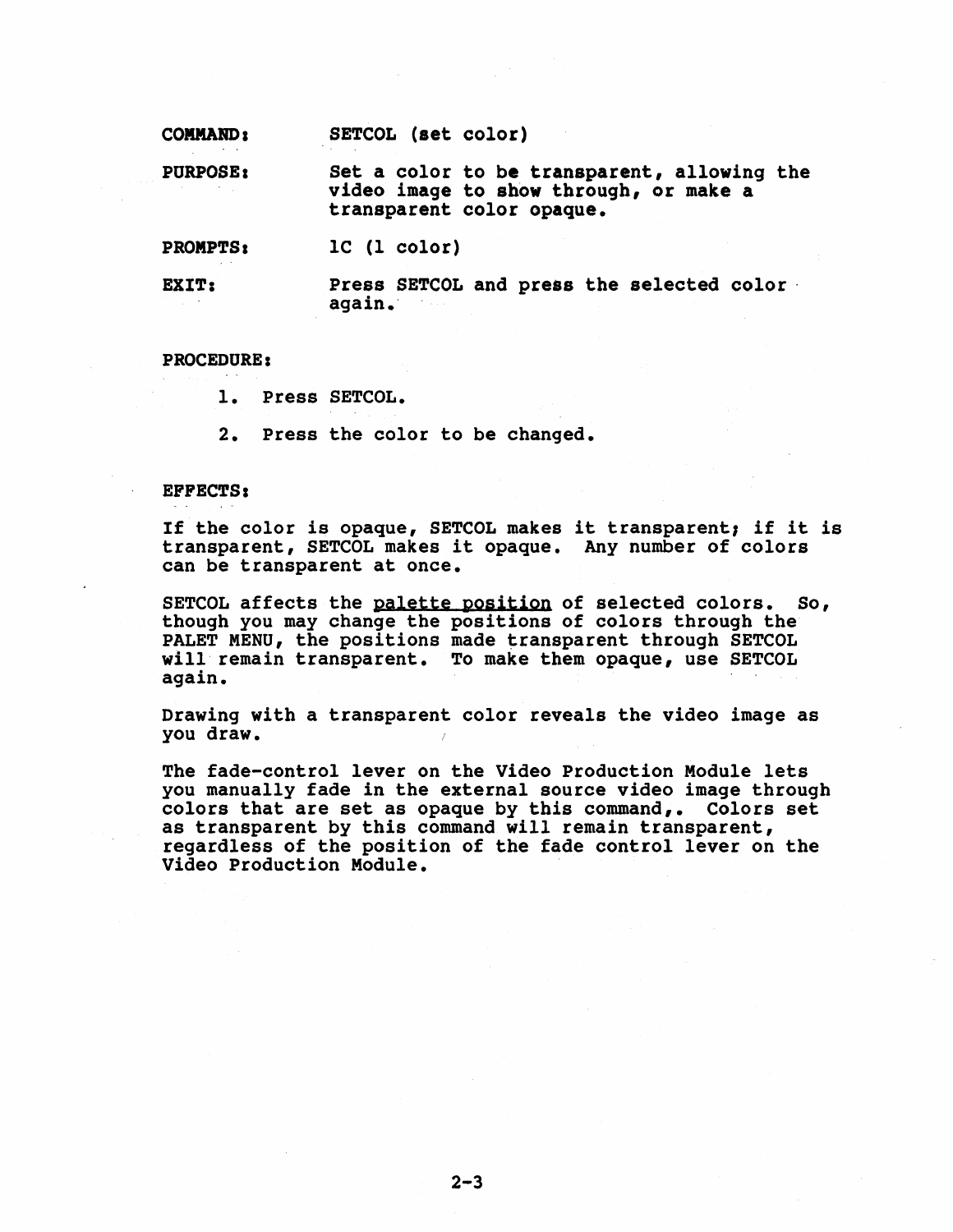COMMAND, **CYCLE** 

PURPOSE, Make the video image cycle through a range of colors.

PROMPTS: 2C (2 colors), OK?

EXIT: Press the pen anywhere on the tablet.

# PRELIMINARY COMMANDS:

SETCOL (VIDEO MENU) CYCLE assumes that at least one color in the range to be cycled is transparent and that at least one che range to be cycled is transparent and that at least<br>color is opaque, since it is actually the "transparency"<br>that moves from one position to the next.

Speed of cycling is determined by the number in the Status Box when CYCLE is pressed. This number can be increased or decreased just as you increase or decrease pen size when using Lumena.

# PROCEDURE:

- 1. Press CYCLE.
- 2. Press the first and last colors in the range to be cycled.
- 3. Press OK? in the Prompt Box.

To exit, press the pen anywhere on the tablet.

#### EFFECTS:

Transparency will move through the selected range of colors, so the video image will show through consecutive colors in the range.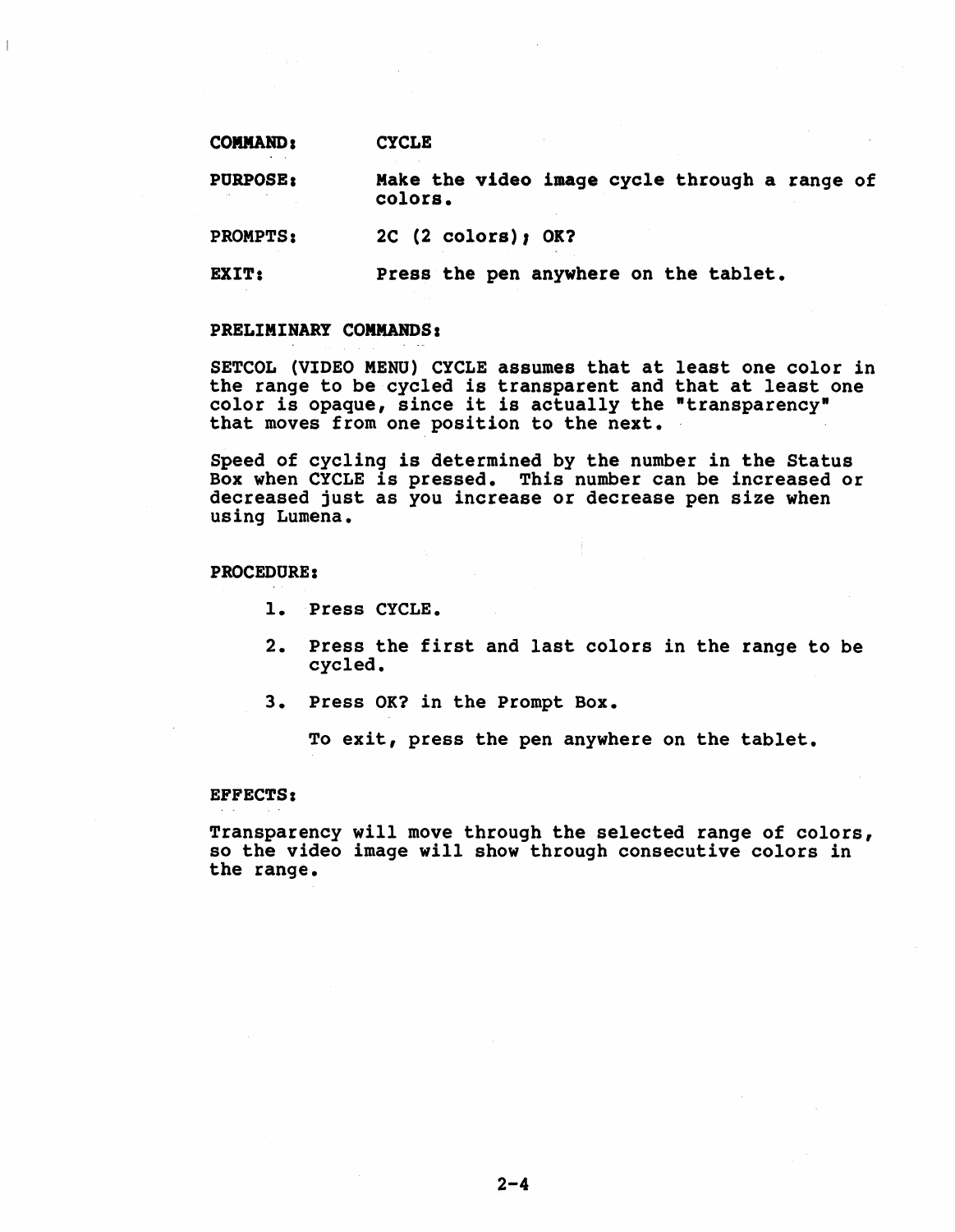# COMMAND: **BLINDS**

PURPOSB: Reveal--or conceal--the external source video image as if through a set of opening or closing blinds.

PROMPTS: H?V (horizontal or vertical), OK?

EXIT: None needed.

#### PRELIMINARY COMMANDS:

SETCOL (VIDEO MENU); SWAP (CELLS MENU), PUTBUF, OR PUTCEL (CSTOR MENU)

Before using BLINDS, you must fill the screen with a nontransparent color or an image that contains no transparent colors; use SETCOL to adjust your screen colors to nontransparency.

In general, you must also have an image of transparent colors<br>in the cell buffer. Provided that your current background color is set to transparent and you've stored no image in the cell buffer, the buffer is filled with transparent color. However, you may wish to place an image in the cell buffer $-\mathrm{i}\tilde{f}$  you want that image overlaid on your source video image as the latter is revealed when you execute BLINDS. Use SWAP in the Lumena MAIN MENU or PUTBUF or PUTCEL"in the CSTOR MENU for this purpose.

## PROCEDURE:

- 1. Press BLINDS.
- 2. To select horizontal or vertical blinds, press the pen anywhere on the tablet, stroke horizontally or vertically, and release pressure. (Do not press H?V in the Prompt Box.)
- 3. Press OK? in the Prompt Box and, to keep the menu from reappearing after BLINDS has executed, move the cursor above the menu area.
- 4. To conceal the source video image once again with closing blinds, press BLINDS again before going to another menu.